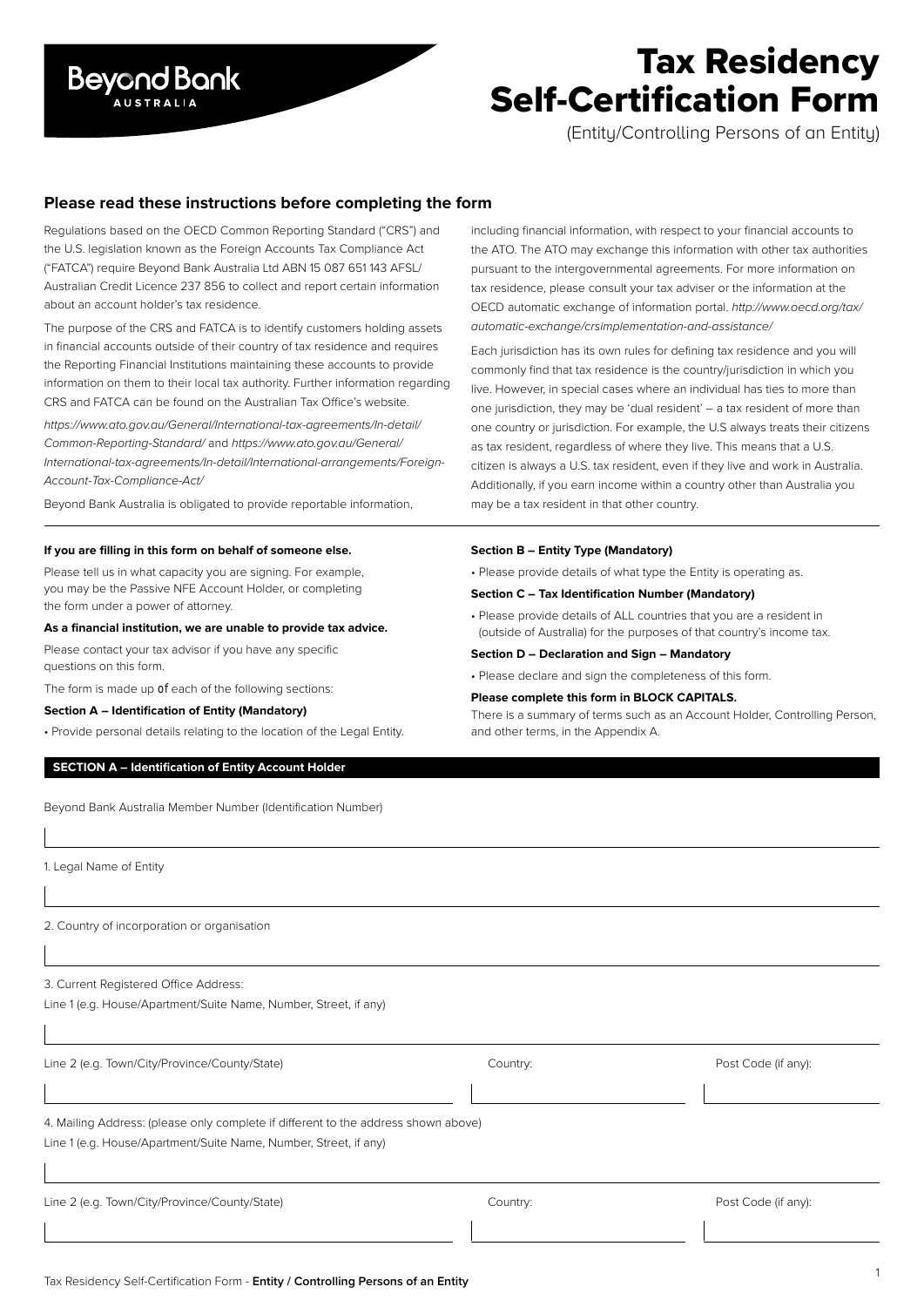### **SECTION B – Entity Type**

| Mandatory for entities that are a resident of any other country for tax purposes                                                                                                                   |
|----------------------------------------------------------------------------------------------------------------------------------------------------------------------------------------------------|
| 1. a) Financial Institution - Investment Entity<br>I. An Investment Entity located in a Non-Participating Jurisdiction and managed by another Financial Institution<br>II. Other Investment Entity |
| b) Financial Institution - Depository Institution, Custodial Institution or Specified Insurance Company                                                                                            |
| If you have ticked a) or b) above, please provide, if held, the Account Holder's Global Intermediary Identification Account Number ("GIIN")<br>obtained for FATCA purposes.                        |
| c) Active NFE - a corporation the shares of which are regularly traded on an established securities market or a corporation<br>which is a related entity of such a corporation                     |
| If you have ticked (c), please provide the name of the established securities market on which the corporation is regularly traded:                                                                 |
| If you are a Related Entity of a regularly traded corporation, please provide the name of the regularly traded corporation that<br>the Entity in (c) is a Related Entity of:                       |
| (d) Active NFE - a Government Entity or Central Bank                                                                                                                                               |
| (e) Active NFE - an International Organisation                                                                                                                                                     |

 $\Box$  (f) Active NFE – other than (c)–(e) (for example a start-up NFE or a non-profit NFE)

 $\Box$  (g) Passive NFE (Note: if ticking this box please also complete Part 2 below)

2. If you have ticked 1(a)(I) or 1(g) above, then please:

a. Indicate the name of any Controlling Person(s) of the Account Holder:

b. Complete "Controlling Person tax residency self-certification form" for each Controlling Person. Refer to the Appendix B for this form.

# **SECTION C – Country/Jurisdiction of Residence for Tax Purposes and related Taxpayer Identification Number or equivalent number ("TIN")**

Please complete the following table indicating:

I. where the Account Holder is tax resident; and

II. the Account Holder's TIN for each country/Reportable Jurisdiction indicated.

Countries/Jurisdictions adopting the wider approach may require that the self-certification include a tax identifying number for each jurisdiction of residence (rather than for each Reportable Jurisdiction).

If the Account Holder is not tax resident in any country/jurisdiction (e.g. because it is fiscally transparent), please indicate that on line 1 and provide the address of your principal office, including country/jurisdiction, if different to the Registered Office Address provided in Part A.

If a TIN is unavailable please provide the appropriate reason A, B or C where indicated below:

**Reason A -** The country/jurisdiction where the Entity is resident does not issue TINs to its residents.

obtain a TIN in the below table if you have selected this reason.) **Reason B -** The Account Holder is otherwise unable to obtain a TIN or equivalent number. (Please explain why you are unable to

**Reason C -** No TIN is required. (Note. Only select this reason if the domestic law of the relevant jurisdiction does not require the collection of the TIN issued by such jurisdiction.)

If on the applicable table below you have more than three countries/jurisdictions, please use a separate sheet.

| Country / Jurisdiction of tax residence<br><b>TIN</b> |  | If no TIN available record reason A, B or C. |  |  |
|-------------------------------------------------------|--|----------------------------------------------|--|--|
|                                                       |  |                                              |  |  |
|                                                       |  |                                              |  |  |
|                                                       |  |                                              |  |  |

Please explain in the following boxes why you are unable to obtain a TIN if you selected Reason B above.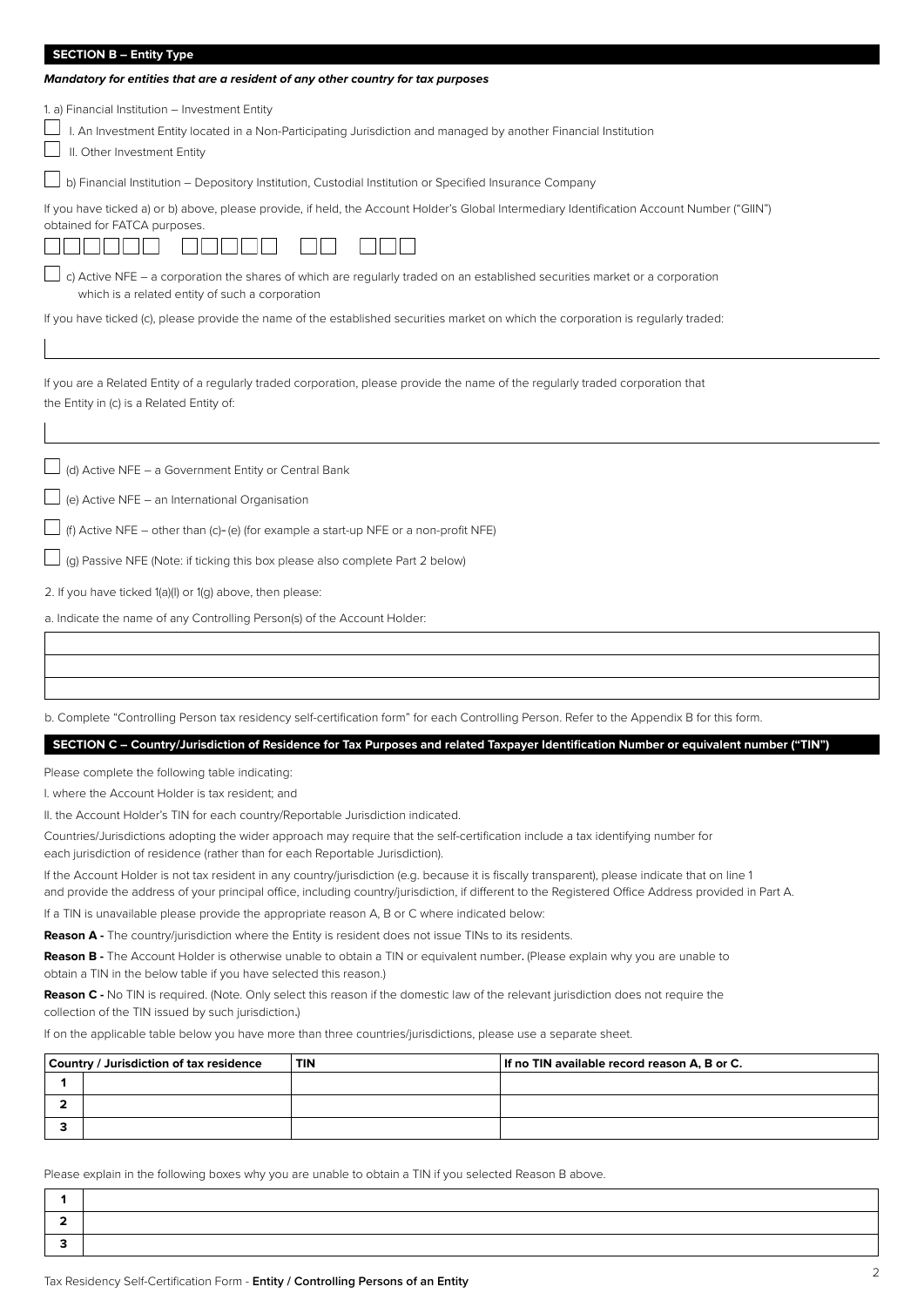# **SECTION D – Declarations and Signature**

I acknowledge that the information contained in this form and information regarding the Account Holder and any Reportable Account(s) may be reported to the tax authorities of the country/jurisdiction in which this account(s) is/are maintained and exchanged with tax authorities of another country/jurisdiction or countries/ jurisdictions in which the Account Holder may be tax resident pursuant to intergovernmental agreements to exchange financial account information.

I certify that I am authorised to sign for the Account Holder in respect of all the account(s) to which this form relates.

### Signature 1:

Print Name:

I declare that all statements made in this declaration are, to the best of my knowledge and belief, correct and complete.

I undertake to advise Beyond Bank Australia within 30 days of any change in circumstances which affects the tax residency status of the Account Holder identified in Section A of this form or causes the information contained herein to become incorrect or incomplete (including any changes to the information on controlling persons identified in section B question 2a), and to provide Beyond Bank Australia with a suitably updated self-certification and Declaration within 30 days of such change in circumstances.

Signature 2:

Print Name:

Date: (dd/mm/yyyy)

\_\_\_\_ \_\_\_ / \_\_\_\_ \_\_ / \_\_\_\_ \_\_\_ \_\_\_ \_\_\_

 $\frac{1}{2}$  /  $\frac{1}{2}$ 

Date: (dd/mm/yyyy)

*Note: If you are not the Account Holder please indicate the capacity in which you are signing the form. If signing under a power of attorney please also attach a certified copy of the power of attorney.*

Capacity:

# **APPENDIX A – Summary Descriptions of Select Defined Terms**

*Note: These are selected summaries of defined terms provided to assist you with the completion of this form. Further details can be found within the OECD "Common Reporting Standard for Automatic Exchange of Financial Account Information" (the "CRS"), the associated "Commentary" to the CRS, and domestic guidance.*

This can be found at the OECD automatic exchange of information portal. If you have any questions then please contact your tax adviser or domestic tax authority.

**"Account Holder"** The term "Account Holder" means the person listed or identified as the holder of a Financial Account. A person, other than a Financial Institution, holding a Financial Account for the benefit of another person as an agent, a custodian, a nominee, a signatory, an investment advisor, an intermediary, or as a legal guardian, is not treated as the Account Holder. In these circumstances that other person is the Account Holder. For example in the case of a parent/child relationship where the parent is acting as a legal guardian, the child is regarded as the Account Holder. With respect to a jointly held account, each joint holder is treated as an Account Holder.

**"Active NFE"** An NFE is an Active NFE if it meets any of the criteria listed below. In summary, those criteria refer to:

• active NFEs by reason of income and assets;

- publicly traded NFEs;
- Governmental Entities, International Organisations, Central Banks, or their wholly-owned Entities;
- holding NFEs that are members of a non-financial group;
- start-up NFEs;
- NFEs that are liquidating or emerging from bankruptcy;
- treasury centres that are members of a non-financial group; or
- non-profit NFEs.
- An Entity will be classified as Active NFE if it meets any of the following criteria:
- a) less than 50% of the NFE's gross income for the preceding calendar year or other appropriate reporting period is passive income and less than 50% of the assets held by the NFE during the preceding calendar year or other appropriate reporting period are assets that produce or are held for the production of passive income;
- b) the stock of the NFE is regularly traded on an established securities market or the NFE is a Related Entity of an Entity the stock of which is regularly traded on an established securities market;
- c) the NFE is a Governmental Entity, an International Organisation, a Central Bank, or an Entity wholly owned by one or more of the foregoing;
- d) substantially all of the activities of the NFE consist of holding (in whole or in part) the outstanding stock of, or providing financing and services to, one or more subsidiaries that engage in trades or businesses other than the business of a Financial Institution, except that an Entity does not qualify for this status if the Entity functions (or holds itself out) as an investment fund, such

as a private equity fund, venture capital fund, leveraged buyout fund, or any investment vehicle whose purpose is to acquire or fund companies and then hold interests in those companies as capital assets for investment purposes;

- e) the NFE is not yet operating a business and has no prior operating history, (a "start-up NFE") but is investing capital into assets with the intent to operate a business other than that of a Financial Institution, provided that the NFE does not qualify for this exception after the date that is 24 months after the date of the initial organisation of the NFE;
- f) the NFE was not a Financial Institution in the past five years, and is in the process of liquidating its assets or is reorganising with the intent to continue or recommence operations in a business other than that of a Financial Institution;
- g) the NFE primarily engages in financing and hedging transactions with, or for, Related Entities that are not Financial Institutions, and does not provide financing or hedging services to any Entity that is not a Related Entity, provided that the group of any such Related Entities is primarily engaged in a business other than that of a Financial Institution; or

h) the NFE meets all of the following requirements (a "non-profit NFE"):

- I. it is established and operated in its jurisdiction of residence exclusively for religious, charitable, scientific, artistic, cultural, athletic, or educational purposes; or it is established and operated in its jurisdiction of residence and it is a professional organisation, business league, chamber of commerce, labour organisation, agricultural or horticultural organisation, civic league or an organisation operated exclusively for the promotion of social welfare;
- II. it is exempt from income tax in its jurisdiction of residence;
- III. it has no shareholders or members who have a proprietary or beneficial interest in its income or assets;
- IV. the applicable laws of the NFE's jurisdiction of residence or the NFE's formation documents do not permit any income or assets of the NFE to be distributed to, or applied for the benefit of, a private person or non-charitable Entity other than pursuant to the conduct of the NFE's charitable activities, or as payment of reasonable compensation for services rendered, or as payment representing the fair market value of property which the NFE has purchased; and
- V. the applicable laws of the NFE's jurisdiction of residence or the NFE's formation documents require that, upon the NFE's liquidation or dissolution, all of its assets be distributed to a Governmental Entity or other non-profit organisation, or escheat to the government of the NFE's jurisdiction of residence or any political subdivision.

*Note: Certain entities (such as U.S. Territory NFEs) may qualify for Active NFE status under FATCA but not Active NFE status under the CRS*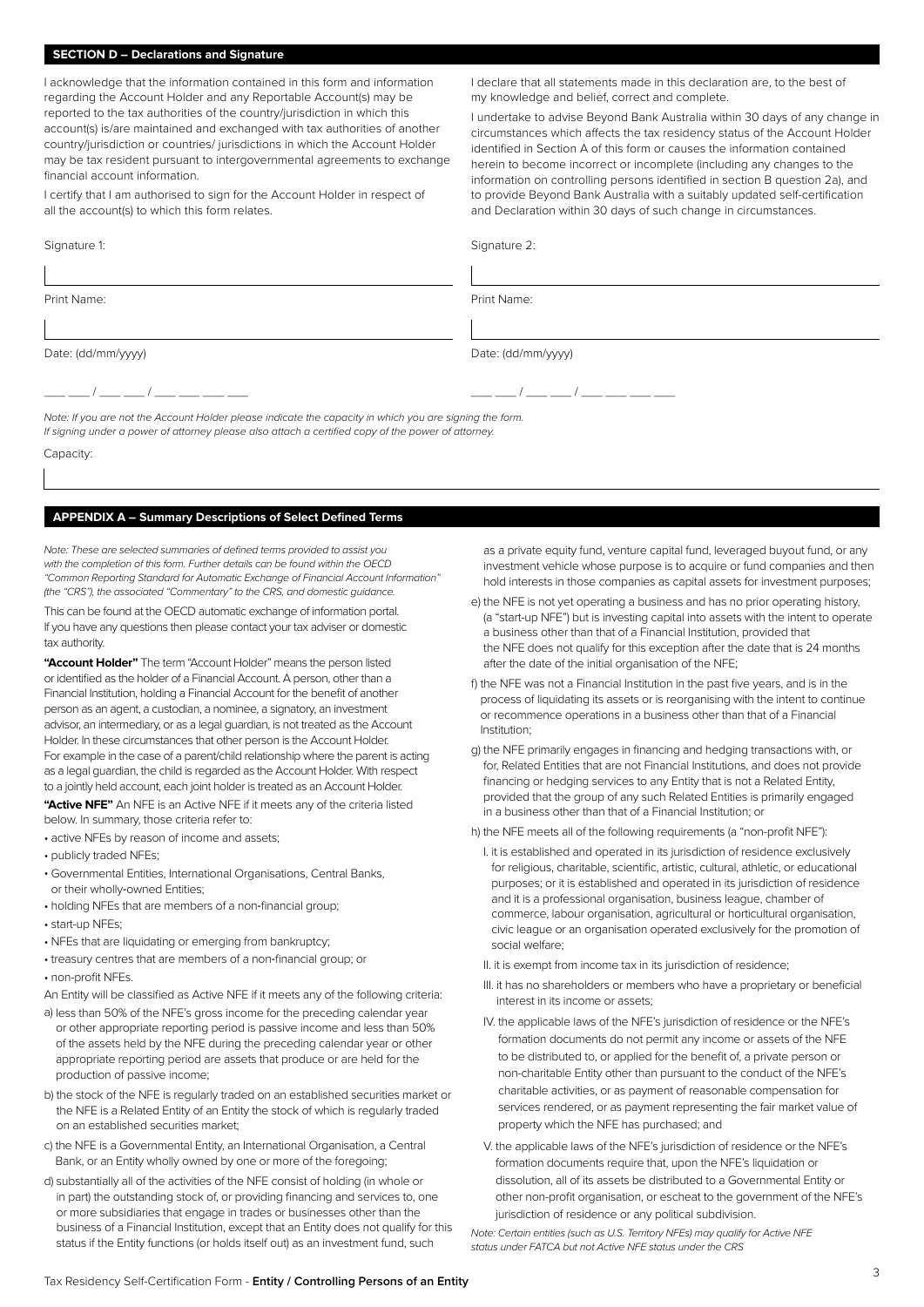**"Control"** over an Entity is generally exercised by the natural person(s) who ultimately has a controlling ownership interest (typically on the basis of a certain percentage (e.g. 25%)) in the Entity. Where no natural person(s)exercises control through ownership interests, the Controlling Person(s) of the Entity will be the natural person(s) who exercises control of the Entity through other means. Where no natural person or persons are identified as exercising control of the Entity through ownership interests, the Controlling Person of the Entity is deemed to be the natural person who holds the position of senior managing official.

**"Controlling Person"** This is a natural person who exercises control over an Entity. Where an Entity Account Holder is treated as a Passive Non-Financial Entity ("NFE") then a Financial Institution must determine whether such Controlling Persons are Reportable Persons.

This definition corresponds to the term **"beneficial owner".** 

In the case of a trust, the Controlling Person(s) are the settlor(s), the trustee(s), the protector(s) (if any), the beneficiary(ies) or class(es) of beneficiaries, or any other natural person(s) exercising ultimate effective control over the trust (including through a chain of control or ownership). Under the CRS the settlor(s), the trustee(s), the protector(s) (if any), and the beneficiary(ies) or class(es) of beneficiaries, are always treated as Controlling Persons of a trust, regardless of whether or not any of them exercises control over the activities of the trust.

Where the settlor(s) of a trust is an Entity then the CRS requires Financial Institutions to also identify the Controlling Persons of the settlor(s) and when required report them as Controlling Persons of the trust. In the case of a legal arrangement other than a trust, "Controlling Person(s) means persons in equivalent or similar positions.

**Controlling Persons of a trust,** means the settlor(s), the trustee(s), the protector(s) (if any), the beneficiary(ies) or class(es) of beneficiaries, and any other natural person(s) exercising ultimate effective control over the trust (including through a chain of control or ownership). The settlor(s), the trustee(s), the protector(s) (if any), and the beneficiary(ies) or class(es) of beneficiaries, must always be treated as Controlling Persons of a trust, regardless of whether or not any of them exercises control over the activities of the trust.

Where the settlor(s) of a trust is an Entity then the CRS requires Financial Institutions to also identify the Controlling Persons of the settlor(s) and when required report them as Controlling Persons of the trust.

In the case of a legal arrangement other than a trust, such term means persons in equivalent or similar positions.

**"Custodial Institution"** The term "Custodial Institution" means any Entity that holds, as a substantial portion of its business, Financial Assets for the account of others. This is where the Entity's gross income attributable to the holding of Financial Assets and related financial services equals or exceeds 20% of the Entity's gross income during the shorter of: (i) the three-year period that ends on 31 December (or the final day of a non-calendar year accounting period) prior to the year in which the determination is being made; or (ii) the period during which the Entity has been in existence.

**"Depository Institution"** The term "Depository Institution" means any Entity that accepts deposits in the ordinary course of a banking or similar business.

"Entity" The term "Entity" means a legal person or a legal arrangement, such as a corporation, organisation, partnership, trust or foundation.

**"FATCA"** FATCA stands for the U.S. provisions commonly known as the Foreign Account Tax Compliance Act, which were enacted into U.S. law as part of the Hiring Incentives to Restore Employment (HIRE) Act on March 18, 2010. FATCA creates a new information reporting and withholding regime for payments made to certain non-U.S. financial institutions and other non-U.S. entities.

**"Financial Account"** A Financial Account is an account maintained by a Financial Institution and includes: Depository Accounts; Custodial Accounts; Equity and debt interest in certain Investment Entities; Cash Value Insurance Contracts; and Annuity Contracts

**"Financial Institution"** The term "Financial Institution" means a "Custodial Institution", a "Depository Institution", an "Investment Entity", or a "Specified Insurance Company". Please see the relevant domestic guidance and the CRS for further classification definitions that apply to Financial Institutions.

**"Investment Entity"** The term "Investment Entity" includes two types of Entities:

- I. an Entity that primarily conducts as a business one or more of the following activities or operations for or on behalf of a customer:
- Trading in money market instruments (cheques, bills, certificates of deposit, derivatives, etc.); foreign exchange; exchange, interest rate and index instruments; transferable securities; or commodity futures trading;
- Individual and collective portfolio management; or
- Otherwise investing, administering, or managing Financial Assets or money on behalf of other persons.
- Such activities or operations do not include rendering non-binding investment advice to a customer.

II. The second type of "Investment Entity ("Investment Entity managed by another Financial Institution") is any Entity the gross income of which is primarily attributable to investing, reinvesting, or trading in Financial Assets where the Entity is managed by another Entity that is a Depository Institution, a Custodial Institution, a Specified Insurance Company, or the first type of Investment Entity.

**"Investment Entity located in a Non-Participating Jurisdiction and managed by another Financial Institution"** The term "Investment Entity located in a Non-Participating Jurisdiction and managed by another Financial Institution" means any Entity the gross income of which is primarily attributable to investing, reinvesting, or trading in Financial Assets if the Entity is

I. managed by a Financial Institution; and

II. not a Participating Jurisdiction Financial Institution.

**"Investment Entity managed by another Financial Institution"** An Entity is managed by another Entity if the managing Entity performs, either directly or through another service provider on behalf of the managed Entity, any of the activities or operations described in clause I above in the definition of 'Investment Entity'.

An Entity only manages another Entity if it has discretionary authority to manage the other Entity's assets (either in whole or part). Where an Entity is managed by a mix of Financial Institutions, NFEs or individuals, the Entity is considered to be managed by another Entity that is a Depository Institution, a Custodial Institution, a Specified Insurance Company, or the first type of Investment Entity, if any of the managing Entities is such another Entity.

**"Non-Reporting Financial Institution"** A Non-Reporting Financial Institution" means any Financial Institution that is:

- a Governmental Entity, International Organisation or Central Bank, other than with respect to a payment that is derived from an obligation held in connection with a commercial financial activity of a type engaged in by a Specified Insurance Company, Custodial Institution, or Depository Institution;
- a Broad Participation Retirement Fund; a Narrow Participation Retirement Fund; a Pension Fund of a Governmental Entity, International Organisation or Central Bank; or a Qualified Credit Card Issuer;
- an Exempt Collective Investment Vehicle; or
- a Trustee-Documented Trust: a trust where the trustee of the trust is a Reporting Financial Institution and reports all information required to be reported with respect to all Reportable Accounts of the trust;
- any other defined in a country's domestic law as a Non-Reporting Financial Institution.

**"Participating Jurisdiction"** A Participating Jurisdiction means a jurisdiction with which an agreement is in place pursuant to which it will provide the information required on the automatic exchange of financial account information set out in the Common Reporting Standard and that is identified in a published list.

**"Participating Jurisdiction Financial Institution"** The term "Participating Jurisdiction Financial Institution means

- I. any Financial Institution that is tax resident in a Participating Jurisdiction, but excludes any branch of that Financial Institution that is located outside of that jurisdiction, and
- II. any branch of a Financial Institution that is not tax resident in a Participating Jurisdiction, if that branch is located in such Participating Jurisdiction.

**"Passive NFE"** Under the CRS a "Passive NFE" means any NFE that is not an Active NFE. An Investment Entity located in a Non-Participating Jurisdiction and managed by another Financial Institution is also treated as a Passive NFE for purposes of the CRS.

**"Related Entity"** An Entity is a "Related Entity" of another Entity if either Entity controls the other Entity, or the two Entities are under common control. For this purpose control includes direct or indirect ownership of more than 50% of the vote and value in an Entity.

**"Reportable Jurisdiction Person"** A Reportable Jurisdiction Person is an Entity that is tax resident in a Reportable Jurisdiction(s) under the tax laws of such jurisdiction(s) – by reference to local laws in the country where the Entity is established,

incorporated or managed. An Entity such as a partnership, limited liability partnership or similar legal arrangement that has no residence for tax purposes shall be treated as resident in the jurisdiction in which its place of effective management is situated.

As such, if an Entity certifies that it has no residence for tax purposes it should complete the form stating the address of its principal office.

Dual resident Entities may rely on the tiebreaker rules contained in tax conventions (if applicable) to determine their residence for tax purposes.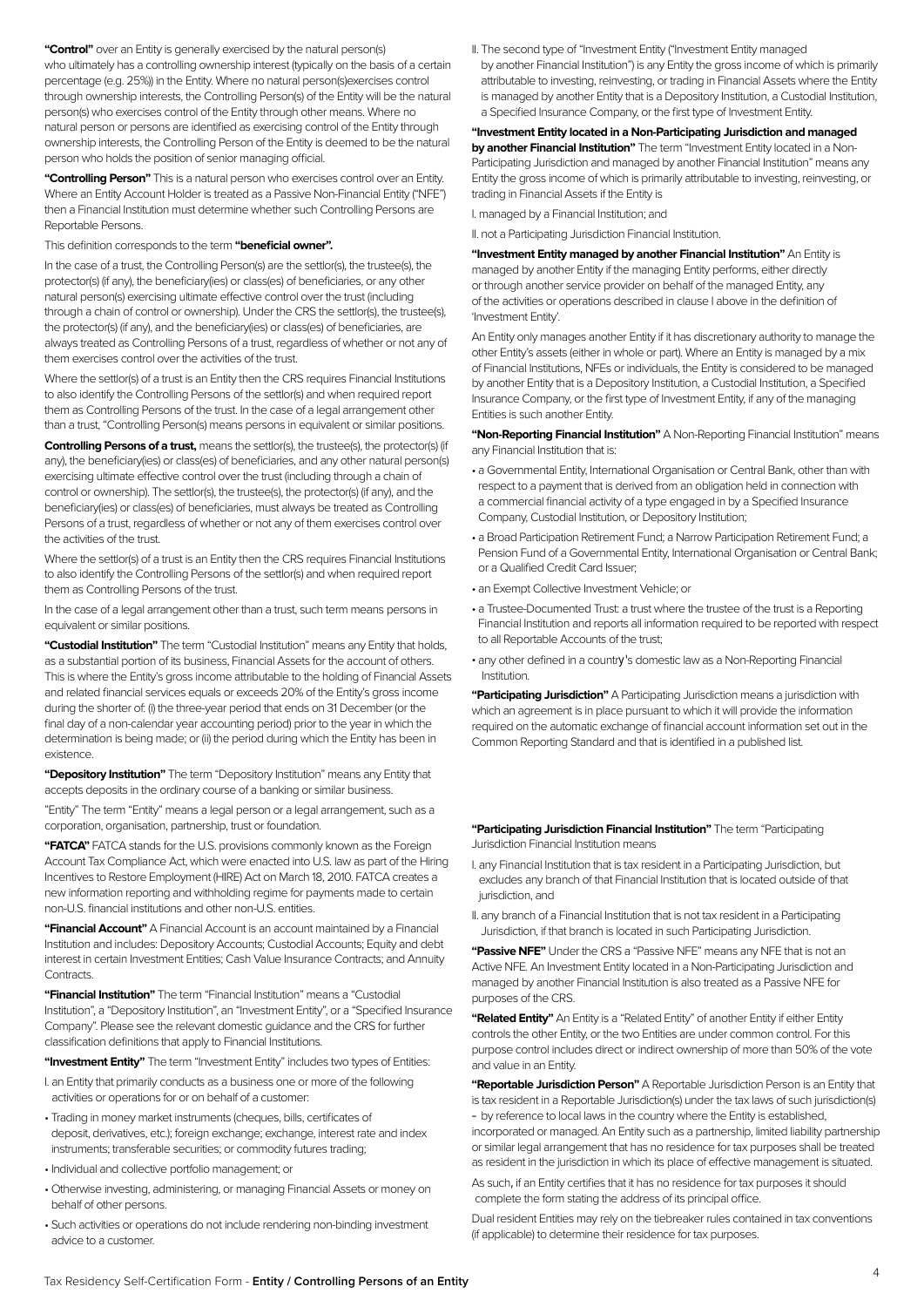**"Reportable Account"** The term "Reportable Account" means an account held by one or more Reportable Persons or by a Passive NFE with one or more Controlling Persons that is a Reportable Person.

**"Reportable Jurisdiction"** A Reportable Jurisdiction is a jurisdiction with which an obligation to provide financial account information is in place and that is identified in a published list.

**"Reportable Person"** A Reportable Person is defined as an individual who is tax resident in a Reportable Jurisdiction under the tax laws of that jurisdiction. Dual resident individuals may rely on the tiebreaker rules contained in tax conventions (if applicable) to solve cases of double residence for purposes of determining their residence for tax purposes. A "Reportable Person" is defined as a "Reportable Jurisdiction Person", other than:

- a corporation the stock of which is regularly traded on one or more established securities markets;
- any corporation that is a Related Entity of a corporation described in above clause;
- a Governmental Entity;
- an International Organisation;
- a Central Bank; or

• a Financial Institution (except for Investment Entities described in Sub Paragraph A(6) b) of the CRS that are not Participating Jurisdiction Financial Institutions. Instead, such Investment Entities are treated as Passive NFEs.)

**"Resident for tax purposes"** Each jurisdiction has its own rules for defining tax residence, and jurisdictions have provided information on how to determine whether an Entity is tax resident in the jurisdiction on the OECD automatic exchange of information portal.

Generally, an Entity will be resident for tax purposes in a jurisdiction if, under the laws of that jurisdiction (including tax conventions), it pays or should be paying tax therein by reason of its domicile, residence, place of management or incorporation, or any other criterion of a similar nature, and not only from sources in that jurisdiction.

Dual resident Entities may rely on the tiebreaker rules contained in tax conventions (if applicable) to solve cases of double residence for determining their residence for tax purposes. An Entity such as a partnership, limited liability partnership or similar legal arrangement that has no residence for tax purposes shall be treated as resident in the jurisdiction in which its place of effective management is situated.

For additional information on tax residence, please talk to your tax adviser or see the OECD automatic exchange of information portal.

**"Specified Insurance Company"** The term "Specified Insurance Company" means any Entity that is an insurance company (or the holding company of an insurance company) that issues, or is obligated to make payments with respect to, a Cash Value Insurance Contract or an Annuity Contract.

**"TIN"** (including "functional equivalent") The term "TIN" means Taxpayer Identification Number or a functional equivalent in the absence of a TIN. A TIN is a unique combination of letters or numbers assigned by a jurisdiction to an individual or an Entity and used to identify the individual or Entity for the purposes of administering the tax laws of such jurisdiction.

Further details of acceptable TINs can be found at the OECD automatic exchange of information portal. Some jurisdictions do not issue a TIN.

However, these jurisdictions often utilise some other high integrity number with an equivalent level of identification (a "functional equivalent"). Examples of that type of number include, for individuals, a social security/insurance number, citizen/personal identification/service code/number, and resident registration number. For Entities, examples include a Business/company registration code/number.

# **APPENDIX B – Tax Residency Self-Certification Form (Controlling Persons of an Entity) CRS101**

# **Please read these instructions before completing the form**

Only complete this form if you have Controlling Persons noted in section B question 2a) of the Tax Residency Self-Certification Form (Entity) form. If there are more than one Controlling Persons, please use another copy of this Appendix B for each Controlling Person.

### **If you are filling in this form on behalf of someone else.**

Please tell us in what capacity you are signing. For example you may be the Passive NFE Account Holder, or completing the form under a power of attorney.

As a financial institution, we are unable to provide tax advice.

Please contact your tax advisor if you have any specific questions on this form.

The form is made up each of the following sections:

# **Section A – Identification Details - Mandatory**

• Provide personal details such as Name, Address, Date of Birth and Country of Birth

**Section B – Country / Jurisdiction of residence for Tax Purposes and related**  Taxpayer Identification Number or equivalent number ("TIN")

• Please provide details of ALL countries that you are a resident in (outside of Australia) for the purposes of that country's income tax.

**Section C – Only complete this section for a Controlling Person and you are a tax resident in one or more Reportable Jurisdictions.**

• Please provide details of the Entities of which you are a Controlling Person for.

**Section D – Declaration and Signature - Mandatory**

• Please declare and sign the completeness of this form.

**Please complete this form in BLOCK CAPITALS. There is a summary of terms such as an account holder, controlling person, and other terms, in the Appendix A.**

### **SECTION A – Identification Details**

Beyond Bank Australia Member Number (Identification Number)

1. Name of Account Holder:

Title: Family Name or Surname(s): First or Given Name: Middle Name(s):

2. Current Residence:

Line 1 (e.g. House/Apartment/Suite Name, Number, Street, if any)

Line 2 (e.g. Town/City/Province/County/State) Country: Country: Post Code (if any):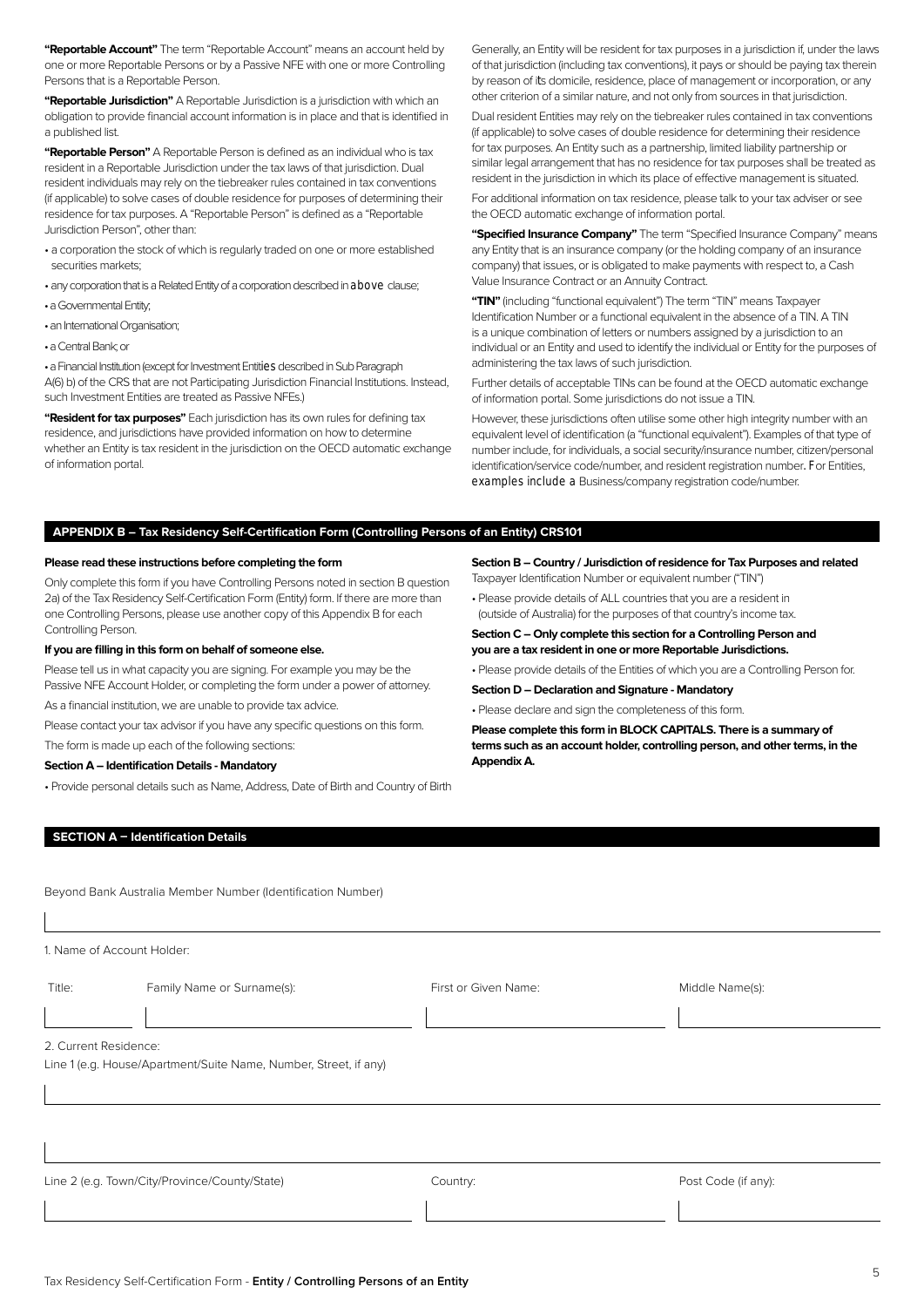3. Mailing Address: (please only complete if different to the address shown above)

| Line 1 (e.g. House/Apartment/Suite Name, Number, Street, if any)                  |                   |                     |
|-----------------------------------------------------------------------------------|-------------------|---------------------|
| Line 2 (e.g. Town/City/Province/County/State)                                     | Country:          | Post Code (if any): |
|                                                                                   |                   |                     |
| 4. Date of Birth ___ __/ ___ __/ ___ __/ ___ ___ ___                              |                   |                     |
| 5. Place of Birth (town or city)                                                  | Country of Birth: |                     |
|                                                                                   |                   |                     |
| 6. Are you a U.S. citizen or U.S. resident for tax purposes? $\Box$ Yes $\Box$ No |                   |                     |
| If yes, please provide your Taxpayer Identification Number (TIN)                  |                   |                     |
|                                                                                   |                   |                     |
| 7. Are you a resident of any other country for tax purposes?                      |                   |                     |
| Yes. Please continue to Section B                                                 |                   |                     |
| No. Please continue to Section D                                                  |                   |                     |
|                                                                                   |                   |                     |
|                                                                                   |                   |                     |

# **SECTION B – Country/Jurisdiction of Residence for Tax Purposes and related Taxpayer Identification Number or equivalent number ("TIN")**

# **Mandatory for individuals who are a resident of any other country for tax purposes**

Please complete the following table indicating:

I. where the Account Holder is tax resident and

II. the Account Holder's TIN for each country / jurisdiction indicated.

If a TIN is unavailable please provide the appropriate reason

A, B or C where indicated below:

 $\overline{1}$ 

**Reason A -** The country/jurisdiction where the Controlling Person is resident does not issue TINs to its residents.

**Reason B -** The Account Holder is otherwise unable to obtain a TIN or equivalent number. (Please explain why you are unable to obtain a TIN in the below table if you have selected this reason.)

**Reason C -** No TIN is required. (Note. Only select this reason if the domestic law of the relevant jurisdiction does not require the collection of the TIN issued by such jurisdiction.)

If on the applicable table below you have more than three countries / jurisdictions, please use a separate sheet.

| Country / Jurisdiction of tax residence |  | <b>TIN</b> | If no TIN available record reason A, B or C. |
|-----------------------------------------|--|------------|----------------------------------------------|
|                                         |  |            |                                              |
|                                         |  |            |                                              |
|                                         |  |            |                                              |

Please explain in the following boxes why you are unable to obtain a TIN if you selected Reason B above.